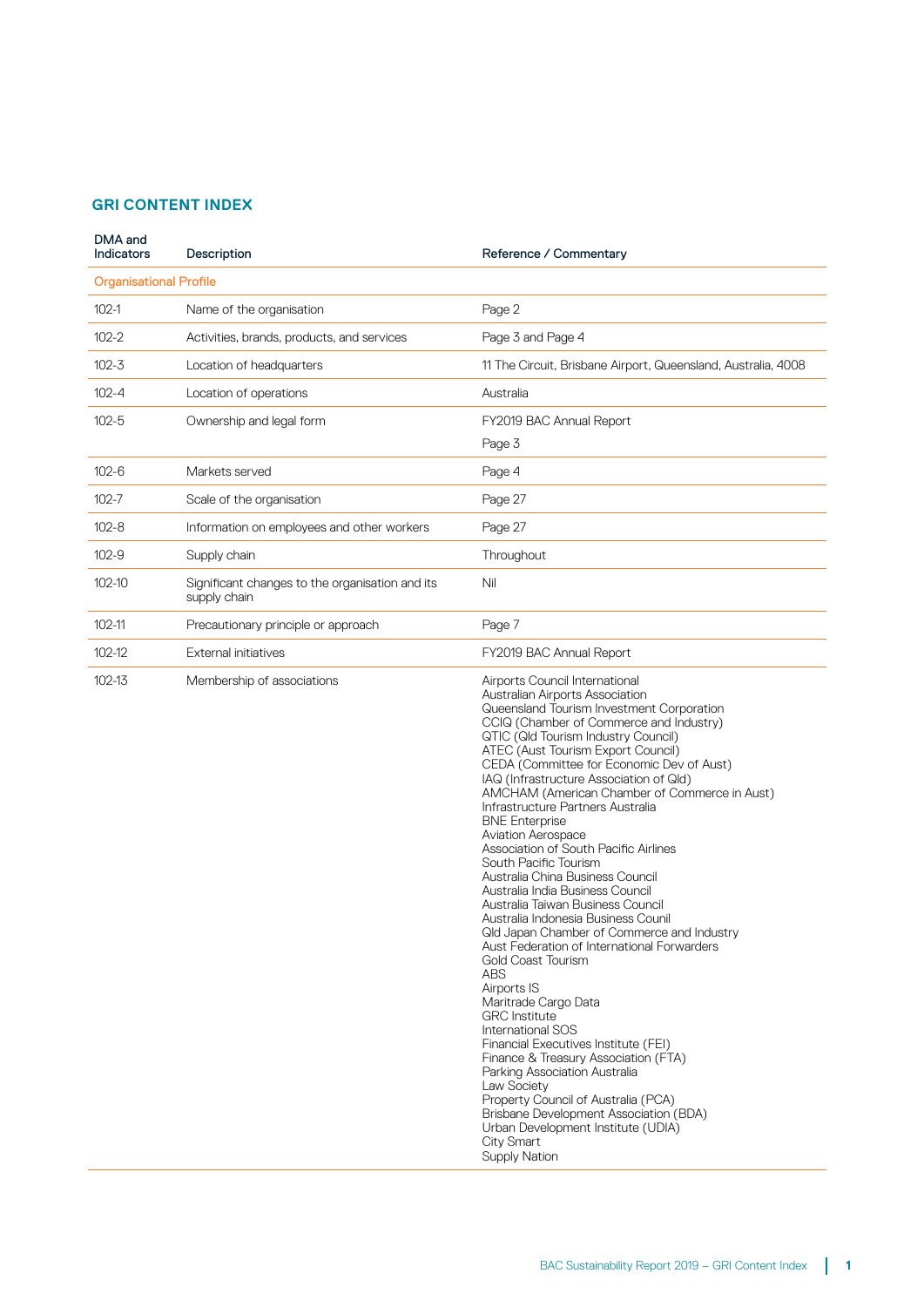| DMA and<br><b>Indicators</b>  | Description                                                        | Reference / Commentary   |  |  |
|-------------------------------|--------------------------------------------------------------------|--------------------------|--|--|
| <b>Strategy and Analysis</b>  |                                                                    |                          |  |  |
| $102 - 14$                    | Statement from senior decision-maker                               | Page 2                   |  |  |
| DMA and                       |                                                                    |                          |  |  |
| <b>Indicators</b>             | Description                                                        | Reference / Commentary   |  |  |
| <b>Ethics and Integrity</b>   |                                                                    |                          |  |  |
| $102 - 16$                    | Values, principles, standards, and norms of behavior               | FY2019 BAC Annual Report |  |  |
| DMA and<br><b>Indicators</b>  | Description                                                        | Reference / Commentary   |  |  |
| Governance                    |                                                                    |                          |  |  |
| 102-18                        | Governance structure                                               | FY2019 BAC Annual Report |  |  |
|                               |                                                                    |                          |  |  |
| DMA and<br><b>Indicators</b>  | Description                                                        | Reference / Commentary   |  |  |
| <b>Stakeholder Engagement</b> |                                                                    |                          |  |  |
| $102 - 40$                    | List of stakeholder groups                                         | Page 34 and Page 35      |  |  |
| $102 - 41$                    | Collective bargaining agreements                                   | FY2019 BAC Annual Report |  |  |
| 102-42                        | Identifying and selecting stakeholders                             | Page 34 and Page 35      |  |  |
| $102 - 43$                    | Approach to stakeholder engagement                                 | Page 34 and Page 35      |  |  |
| 102-44                        | Key topics and concerns raised                                     | Page 35 and Page 36      |  |  |
| $102 - 45$                    | Entities included in the consolidated<br>financial statements      | FY2019 BAC Annual Report |  |  |
| 102-46                        | Defining report content and aspect boundaries                      | Page 1                   |  |  |
| $102 - 47$                    | List of material topics                                            | Page 36                  |  |  |
| 102-48                        | Restatements of information                                        | Throughout               |  |  |
| 102-49                        | Changes in reporting                                               | Nil                      |  |  |
| 102-50                        | Reporting period                                                   | Page 1                   |  |  |
| $102 - 51$                    | Date of most recent previous report                                | Page 1                   |  |  |
| 102-52                        | Reporting cycle                                                    | Page 1                   |  |  |
| 102-53                        | Contact point for questions regarding the report                   | Page 1                   |  |  |
| 102-54                        | Claims of reporting in accordance with the<br><b>GRI Standards</b> | Page 1                   |  |  |
| 102-55                        | GRI content index                                                  | Page 37                  |  |  |
| 102-56                        | External assurance                                                 | Not this year            |  |  |
| $103-1$                       | Explanation of the material topic and its boundary                 | Throughout               |  |  |
| $103 - 2$                     | The management approach and its components                         | Throughout               |  |  |
| $103 - 3$                     | Evaluation of the management approach                              | Throughout               |  |  |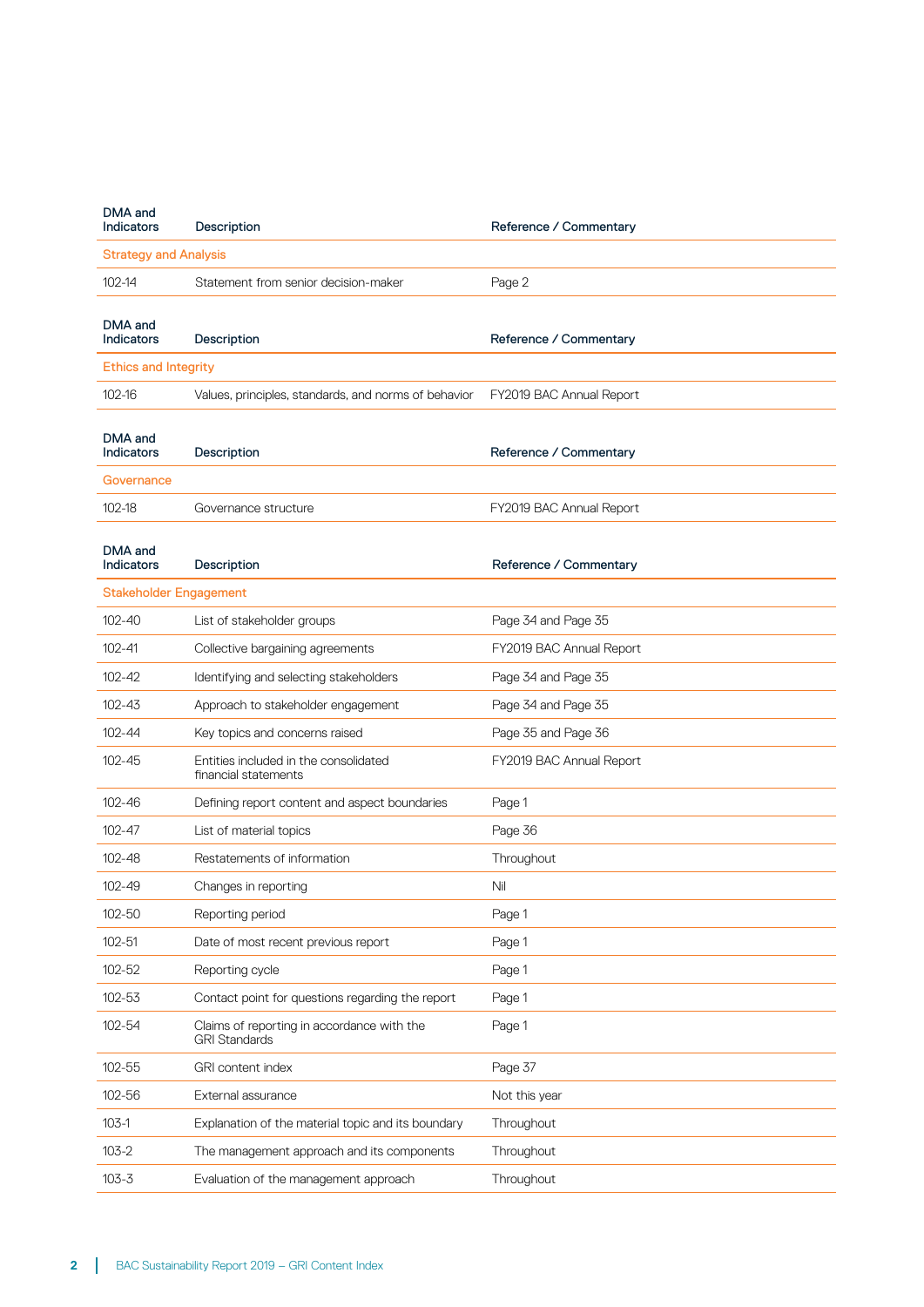## **SPECIFIC STANDARD DISCLOSURES**

| DMA and<br>Indicators             | Description                                                                       | Reference / Commentary                  |  |  |
|-----------------------------------|-----------------------------------------------------------------------------------|-----------------------------------------|--|--|
| Category: Economic                |                                                                                   |                                         |  |  |
|                                   | GRI 201: Economic Performance                                                     |                                         |  |  |
| <b>DMA</b>                        | Management on Disclosures Approach                                                | Page 12 and Page 13                     |  |  |
| $201-1$                           | Direct economic value generated and distributed                                   | Page 13                                 |  |  |
| $201 - 2$                         | Financial implications and other risks and<br>opportunities due to climate change | Page 15, Page 17 and Page 24            |  |  |
| DMA and<br>Indicators             | Description                                                                       | Reference / Commentary                  |  |  |
| <b>Category: Environmental</b>    |                                                                                   |                                         |  |  |
| GRI 302: Energy                   |                                                                                   |                                         |  |  |
| $302-1$                           | Evaluation of the management approach                                             | Page 17 and Page 21                     |  |  |
| $302 - 4$                         | Reduction of energy consumption                                                   | Page 17 and Page 21                     |  |  |
| GRI 303: Water                    |                                                                                   |                                         |  |  |
| 303-1                             | Water withdrawal by source                                                        | Page 18 and Page 22                     |  |  |
| $303 - 3$                         | Water recycled and reused                                                         | Page 18 and Page 22                     |  |  |
| GRI 305: Emissions                |                                                                                   |                                         |  |  |
| 305-1                             | Direct greenhouse gas (GHG) emissions (Scope 1)                                   | Page 17 and Page 21                     |  |  |
| 305-2                             | Energy indirect (Scope 2) GHG emissions                                           | Page 17 and Page 21                     |  |  |
| $305 - 3$                         | Other indirect (Scope 3) GHG emissions                                            | Page 17                                 |  |  |
| $305 - 4$                         | GHG emissions intensity                                                           | Page 5 and Page 9                       |  |  |
| 305-5                             | Reduction of GHG emissions                                                        | Page 17 and Page 21                     |  |  |
| GRI 306: Effluents and Waste      |                                                                                   |                                         |  |  |
| 306-2                             | Waste by type and disposal method                                                 | Page 19 and Page 24                     |  |  |
| GRI 307: Environmental Compliance |                                                                                   |                                         |  |  |
| 307-1                             | Non-compliance with Environmental Laws<br>and Regulations                         | FY2019 Annual Report - Directors Report |  |  |
|                                   |                                                                                   | Page 20                                 |  |  |